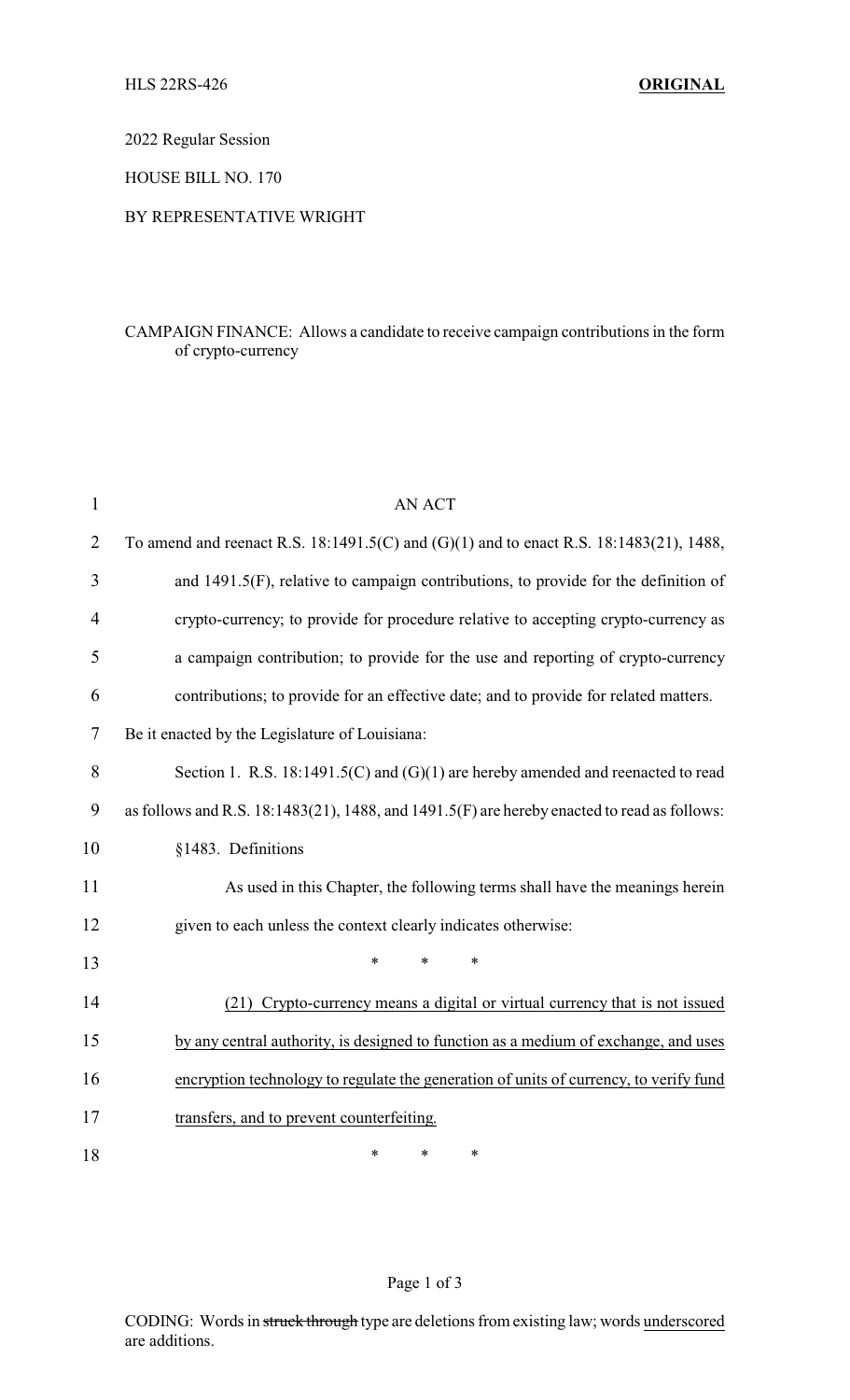| 1              | §1488. Crypto-currency contributions                                                 |  |  |
|----------------|--------------------------------------------------------------------------------------|--|--|
| $\overline{2}$ | A. Candidates, officeholders, or political committees may accept crypto-             |  |  |
| 3              | currency contributions.                                                              |  |  |
| 4              | B. Crypto-currency shall not be used to make expenditures. A candidate,              |  |  |
| 5              | officeholder, or political committee must sell crypto-currency and deposit the       |  |  |
| 6              | proceeds from the sale into an account before making an expenditure from a crypto-   |  |  |
| 7              | currency contribution.                                                               |  |  |
| 8              | C. For the purposes of this Chapter, crypto-currency contributions are               |  |  |
| 9              | considered "in-kind" contributions.                                                  |  |  |
| 10             | $\ast$<br>$\ast$<br>$\ast$                                                           |  |  |
| 11             | Maintenance of records; valuation of in-kind contributions and<br>§1491.5.           |  |  |
| 12             | expenditures; valuation of crypto-currency contributions and expenditures            |  |  |
| 13             | $\ast$<br>$\ast$<br>$\ast$                                                           |  |  |
| 14             | $C(1)$ The valuation of in-kind contributions or expenditures shall be the           |  |  |
| 15             | estimated fair market value thereof at the time received and expended.               |  |  |
| 16             | The valuation of crypto-currency contributions shall be the fair market<br>(2)       |  |  |
| 17             | value thereof at the time the contribution is received.                              |  |  |
| 18             | $\ast$<br>*<br>*                                                                     |  |  |
| 19             | F. A candidate, officeholder, or political committee who accepts crypto-             |  |  |
| 20             | currency contributions has the obligation to determine the legality of the crypto-   |  |  |
| 21             | currency contributions. For a crypto-currency contribution to be legal and eligible, |  |  |
| 22             | a candidate, officeholder, or political committee must obtain and keep record of the |  |  |
| 23             | following information before accepting the contribution:                             |  |  |
| 24             | The contributor's full name.                                                         |  |  |
| 25             | The contributor's physical address.                                                  |  |  |
| 26             | The contributor's current employer.<br>(3)                                           |  |  |
| 27             | An affirmation that the contributor is in-fact the owner of the crypto-<br>(4)       |  |  |
| 28             | currency being donated.                                                              |  |  |